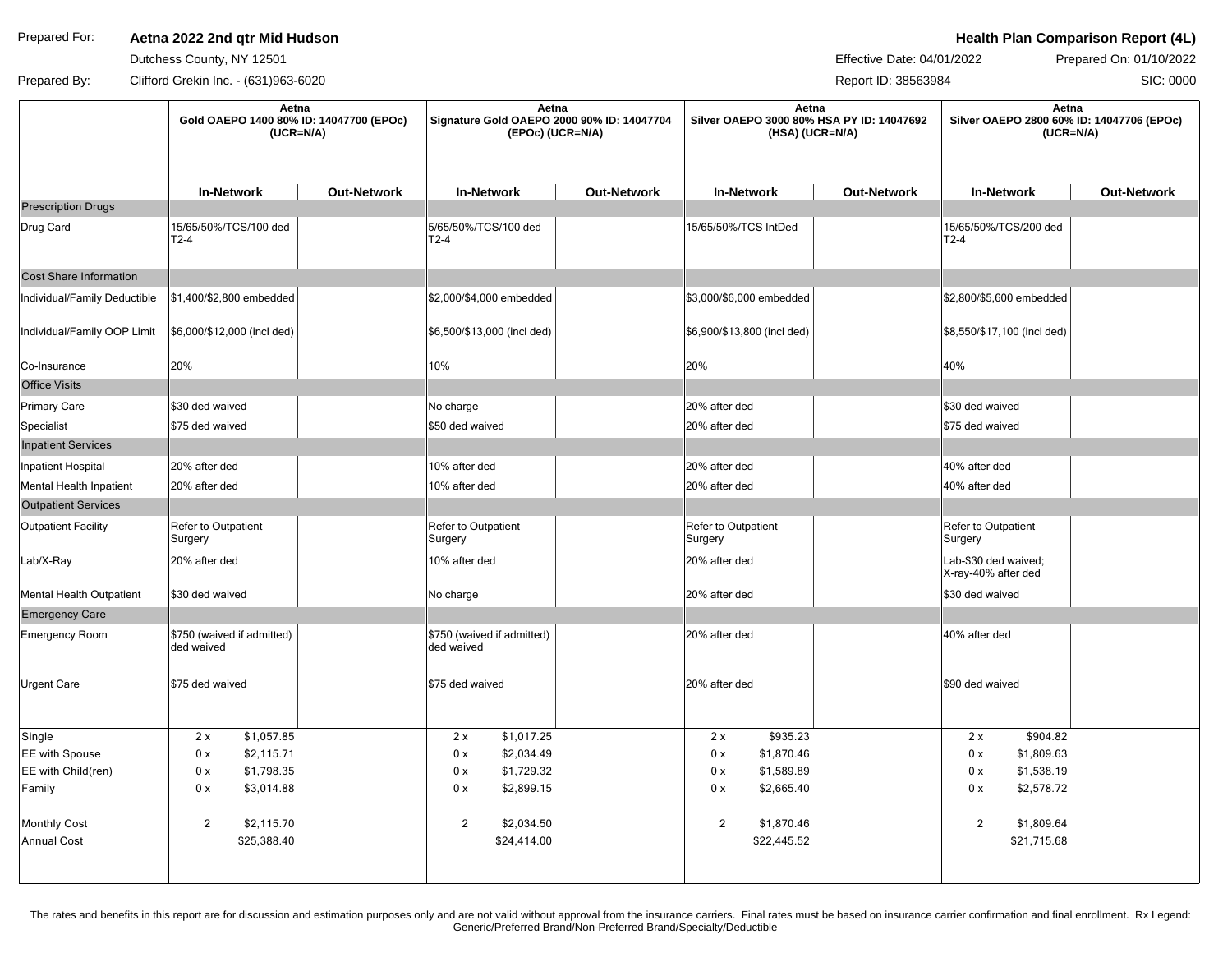# Prepared For: **Aetna 2022 2nd qtr Mid Hudson Action Health Plan Comparison Report (4L)**

Dutchess County, NY 12501

Effective Date: 04/01/2022 Prepared On: 01/10/2022

SIC: 0000

Prepared By: Clifford Grekin Inc. - (631)963-6020 Report ID: 38563984

|                              | Aetna<br>Silver OAEPO 3600 65% ID: 14047707 (EPOc)<br>$(UCR=N/A)$ |                    | Aetna<br>Signature Silver OAEPO 7200 70% ID: 14047712 Signature Silver OAEPO 5500 70% ID: 14047713<br>(EPOc) (UCR=N/A) |                    | Aetna<br>(EPOc) (UCR=N/A)      |                    | Aetna<br>Bronze OAEPO 6000 60% ID: 14047716 (EPOc)<br>$(UCR=N/A)$ |                    |
|------------------------------|-------------------------------------------------------------------|--------------------|------------------------------------------------------------------------------------------------------------------------|--------------------|--------------------------------|--------------------|-------------------------------------------------------------------|--------------------|
|                              | <b>In-Network</b>                                                 | <b>Out-Network</b> | <b>In-Network</b>                                                                                                      | <b>Out-Network</b> | <b>In-Network</b>              | <b>Out-Network</b> | <b>In-Network</b>                                                 | <b>Out-Network</b> |
| <b>Prescription Drugs</b>    |                                                                   |                    |                                                                                                                        |                    |                                |                    |                                                                   |                    |
| Drug Card                    | 15/65/50%/TCS/200 ded<br>$T2-4$                                   |                    | 5/65/50%/TCS/100 ded<br>T2-4                                                                                           |                    | 5/65/50%/TCS/100 ded<br>$T2-4$ |                    | 15/65/50%/TCS/100 ded<br>$T2-4$                                   |                    |
| Cost Share Information       |                                                                   |                    |                                                                                                                        |                    |                                |                    |                                                                   |                    |
| Individual/Family Deductible | \$3,600/\$7,200 embedded                                          |                    | \$7,200/\$14,400<br>embedded                                                                                           |                    | \$5,500/\$11,000<br>embedded   |                    | \$6,000/\$12,000<br>embedded                                      |                    |
| Individual/Family OOP Limit  | \$8,550/\$17,100 (incl ded)                                       |                    | \$8,550/\$17,100 (incl ded)                                                                                            |                    | \$8,550/\$17,100 (incl ded)    |                    | \$8,550/\$17,100 (incl ded)                                       |                    |
| Co-Insurance                 | 35%                                                               |                    | 30%                                                                                                                    |                    | 30%                            |                    | 40%                                                               |                    |
| <b>Office Visits</b>         |                                                                   |                    |                                                                                                                        |                    |                                |                    |                                                                   |                    |
| Primary Care                 | \$30 ded waived                                                   |                    | No charge                                                                                                              |                    | No charge                      |                    | 40% after ded                                                     |                    |
| Specialist                   | \$75 ded waived                                                   |                    | \$80 ded waived                                                                                                        |                    | 30% after ded                  |                    | 40% after ded                                                     |                    |
| <b>Inpatient Services</b>    |                                                                   |                    |                                                                                                                        |                    |                                |                    |                                                                   |                    |
| Inpatient Hospital           | 35% after ded                                                     |                    | 30% after ded                                                                                                          |                    | 30% after ded                  |                    | 40% after ded                                                     |                    |
| Mental Health Inpatient      | 35% after ded                                                     |                    | 30% after ded                                                                                                          |                    | 30% after ded                  |                    | 40% after ded                                                     |                    |
| <b>Outpatient Services</b>   |                                                                   |                    |                                                                                                                        |                    |                                |                    |                                                                   |                    |
| Outpatient Facility          | Refer to Outpatient<br>Surgery                                    |                    | Refer to Outpatient<br>Surgery                                                                                         |                    | Refer to Outpatient<br>Surgery |                    | Refer to Outpatient<br>Surgery                                    |                    |
| Lab/X-Ray                    | 35% after ded                                                     |                    | Lab-\$80 ded waived;<br>X-ray-30% after ded                                                                            |                    | 30% after ded                  |                    | 40% after ded                                                     |                    |
| Mental Health Outpatient     | \$30 ded waived                                                   |                    | No charge                                                                                                              |                    | No charge                      |                    | 40% after ded                                                     |                    |
| <b>Emergency Care</b>        |                                                                   |                    |                                                                                                                        |                    |                                |                    |                                                                   |                    |
| <b>Emergency Room</b>        | 35% after ded                                                     |                    | 30% after ded                                                                                                          |                    | 30% after ded                  |                    | 40% after ded                                                     |                    |
| Urgent Care                  | \$90 ded waived                                                   |                    | \$90 ded waived                                                                                                        |                    | 30% after ded                  |                    | 40% after ded                                                     |                    |
| Single                       | 2x<br>\$884.61                                                    |                    | \$845.39<br>2x                                                                                                         |                    | \$838.81<br>2x                 |                    | 2x<br>\$757.96                                                    |                    |
| EE with Spouse               | 0 x<br>\$1,769.21                                                 |                    | \$1,690.77<br>0 x                                                                                                      |                    | 0 x<br>\$1,677.62              |                    | \$1,515.93<br>0 x                                                 |                    |
| EE with Child(ren)           | 0 x<br>\$1,503.83                                                 |                    | \$1,437.16<br>0 x                                                                                                      |                    | 0 x<br>\$1,425.97              |                    | 0 x<br>\$1,288.54                                                 |                    |
| Family                       | \$2,521.13<br>0 x                                                 |                    | \$2,409.35<br>0 x                                                                                                      |                    | \$2,390.60<br>0 x              |                    | 0 x<br>\$2,160.19                                                 |                    |
| <b>Monthly Cost</b>          | 2<br>\$1,769.22                                                   |                    | $\overline{2}$<br>\$1,690.78                                                                                           |                    | $\overline{2}$<br>\$1,677.62   |                    | $\overline{2}$<br>\$1,515.92                                      |                    |
| <b>Annual Cost</b>           | \$21,230.64                                                       |                    | \$20,289.36                                                                                                            |                    | \$20,131.44                    |                    | \$18,191.04                                                       |                    |
|                              |                                                                   |                    |                                                                                                                        |                    |                                |                    |                                                                   |                    |

The rates and benefits in this report are for discussion and estimation purposes only and are not valid without approval from the insurance carriers. Final rates must be based on insurance carrier confirmation and final en Generic/Preferred Brand/Non-Preferred Brand/Specialty/Deductible